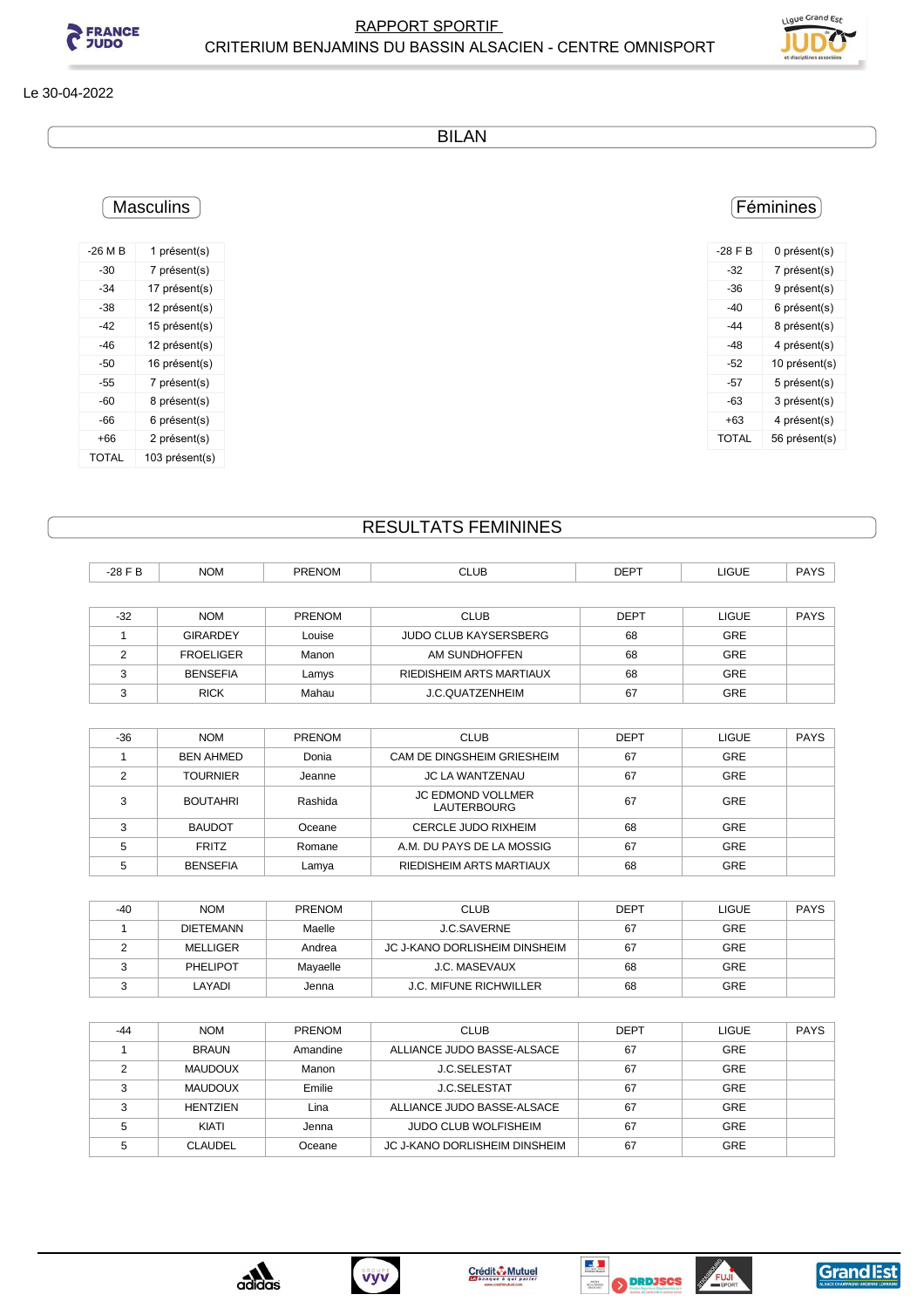

#### **RAPPORT SPORTIF** CRITERIUM BENJAMINS DU BASSIN ALSACIEN - CENTRE OMNISPORT



| -48 | <b>NOM</b>          | PRENOM    | <b>CLUB</b>                  | <b>DEPT</b> | <b>LIGUE</b> | PAYS |
|-----|---------------------|-----------|------------------------------|-------------|--------------|------|
|     | LUDWIG              | Valentine | LE DOJO ALTKIRCH             | 68          | <b>GRE</b>   |      |
|     | LOMO                | Elise     | STRASBOURG UNIV.CLUB         | 67          | <b>GRE</b>   |      |
|     | LAKRACHE            | Inas      | J.C.HAGUENAU                 | 67          | <b>GRE</b>   |      |
|     | <b>EIDENSCHENCK</b> | Solene    | CLUB JUDO JUJITSU DUPPIGHEIM | 67          | <b>GRE</b>   |      |

| $-52$ | <b>NOM</b>        | <b>PRENOM</b> | <b>CLUB</b>                  | <b>DEPT</b> | <b>LIGUE</b> | <b>PAYS</b> |
|-------|-------------------|---------------|------------------------------|-------------|--------------|-------------|
|       | <b>BONTE</b>      | Florence      | <b>J.C.SAVERNE</b>           | 67          | GRE          |             |
| C     | <b>SII MINKA</b>  | Justine       | ACS PEUGEOT MULHOUSE         | 68          | GRE          |             |
| 3     | SAID              | Sara          | ARTS MARTIAUX COLMAR         | 68          | GRE          |             |
| з     | <b>PETER</b>      | Maya          | <b>STRASBOURG UNIV.CLUB</b>  | 67          | GRE          |             |
| 5     | <b>GUILLEMAIN</b> | Cassie        | C.C.A.R. ARTS MARTIAUX       | 68          | GRE          |             |
| 5     | <b>SCHEIDER</b>   | Noemie        | <b>J.C.SAVERNE</b>           | 67          | GRE          |             |
|       | <b>GOMES</b>      | Tania         | <b>ESPERANCE WETTOLSHEIM</b> | 68          | GRE          |             |
|       | <b>MALLO</b>      | Oceane        | ALSACE NORD JUDO             | 67          | GRE          |             |

| -57 | <b>NOM</b>     | <b>PRENOM</b> | <b>CLUB</b>                 | <b>DEPT</b> | LIGUE      | PAYS |
|-----|----------------|---------------|-----------------------------|-------------|------------|------|
|     | PASSEBOIS      | Alvson        | RIEDISHEIM ARTS MARTIAUX    | 68          | GRE        |      |
|     | LAMON          | <b>Israa</b>  | ESPERANCE 1893 MULHOUSE     | 68          | GRE        |      |
|     | <b>HOFFNER</b> | Louane        | <b>JUDO CLUB FESSENHEIM</b> | 68          | <b>GRE</b> |      |
|     | RAMANANDRAIBE  | Kintanah      | A.M. DU PAYS DE LA MOSSIG   | 67          | <b>GRE</b> |      |

| -63 | <b>NOM</b>      | <b>PRENOM</b> | <b>CLUB</b>                    | <b>DEPT</b> | LIGUE      | PAYS |
|-----|-----------------|---------------|--------------------------------|-------------|------------|------|
|     | KUHLMANN        | Lea           | <b>JC MERXHEIM</b>             | 68          | <b>GRE</b> |      |
|     | <b>SARMASIK</b> | Damla         | ARTS MARTIAUX COLMAR           | 68          | GRE        |      |
|     | <b>DOERFER</b>  | Lisa Marie    | <b>GRPE LOIS.ESPOIRS SELTZ</b> | 67          | GRE        |      |

| $+63$ | <b>NOM</b>                   | PRENOM       | <b>CLUB</b>               | <b>DEPT</b> | <b>LIGUE</b> | <b>PAYS</b> |
|-------|------------------------------|--------------|---------------------------|-------------|--------------|-------------|
|       | <b>DIAFI</b>                 | Mariya       | ESPERANCE 1893 MULHOUSE   | 68          | <b>GRE</b>   |             |
|       | <b>BELLOUNI</b><br>LEMPEREUR | Jasmine      | <b>JC MERXHEIM</b>        | 68          | GRE          |             |
|       | <b>MENDY</b>                 | Alissia Tete | A.R.A.N.I.                | 67          | <b>GRE</b>   |             |
|       | ARBOGAST                     | Victoria     | A.M. DU PAYS DE LA MOSSIG | 67          | <b>GRE</b>   |             |

## **RESULTATS MASCULINS**

| $-26M$ B | $\sim$<br>'NUIV. | <b>PRENON</b><br>งเวเ | CLUB           | $-$<br>◡└┌ | 1011<br>-1995   | DAVO<br>טורז |
|----------|------------------|-----------------------|----------------|------------|-----------------|--------------|
|          | <b>EIN</b>       | <b>\rthur</b>         | <b>ZENHEIM</b> | 67         | $\cap$ DE<br>ᇅᄠ |              |

| $-30$ | <b>NOM</b>                        | <b>PRENOM</b> | <b>CLUB</b>                   | <b>DEPT</b> | <b>LIGUE</b> | <b>PAYS</b> |
|-------|-----------------------------------|---------------|-------------------------------|-------------|--------------|-------------|
|       | <b>THEVENIN</b><br>LEWIS          | Louca         | JUDO CLUB KAYSERSBERG         | 68          | <b>GRE</b>   |             |
|       | <b>DE SAINT</b><br><b>GERMAIN</b> | Theophile     | JUDO CLUB OBERNAI             | 67          | <b>GRE</b>   |             |
|       | <b>HOLTZ</b>                      | Gabriel       | ACS PEUGEOT MULHOUSE          | 68          | <b>GRE</b>   |             |
|       | <b>FERRAND</b>                    | Elliot        | <b>JC SHINSEI SCHERWILLER</b> | 67          | GRE          |             |

| $-34$         | <b>NOM</b>                           | PRENOM      | <b>CLUB</b>                                    | <b>DEPT</b> | <b>LIGUE</b> | <b>PAYS</b> |
|---------------|--------------------------------------|-------------|------------------------------------------------|-------------|--------------|-------------|
|               | <b>BELMAHDI</b>                      | Rayanne     | ACS PEUGEOT MULHOUSE                           | 68          | <b>GRE</b>   |             |
| $\mathcal{P}$ | <b>HIEBEL</b>                        | Etienne     | <b>JC EDMOND VOLLMER</b><br><b>LAUTERBOURG</b> | 67          | <b>GRE</b>   |             |
| 3             | <b>FLECK</b>                         | Robin       | <b>J.C.SAVERNE</b>                             | 67          | <b>GRE</b>   |             |
| 3             | AMEUR                                | Ibrahim     | A.M. DE WITTELSHEIM                            | 68          | <b>GRE</b>   |             |
| 5             | <b>BENARBIA</b><br><b>LHOTELLIER</b> | Adel        | RIEDISHEIM ARTS MARTIAUX                       | 68          | <b>GRE</b>   |             |
| 5             | <b>MAISURADZE</b>                    | Konstantine | ALLIANCE JUDO BASSE-ALSACE                     | 67          | <b>GRE</b>   |             |
|               | <b>BOUCHAREB</b>                     | Malik       | RIEDISHEIM ARTS MARTIAUX                       | 68          | <b>GRE</b>   |             |
|               | <b>BORGES</b>                        | Anthony     | A.R.A.N.I.                                     | 67          | <b>GRE</b>   |             |









**SOUTHERN PORT** 

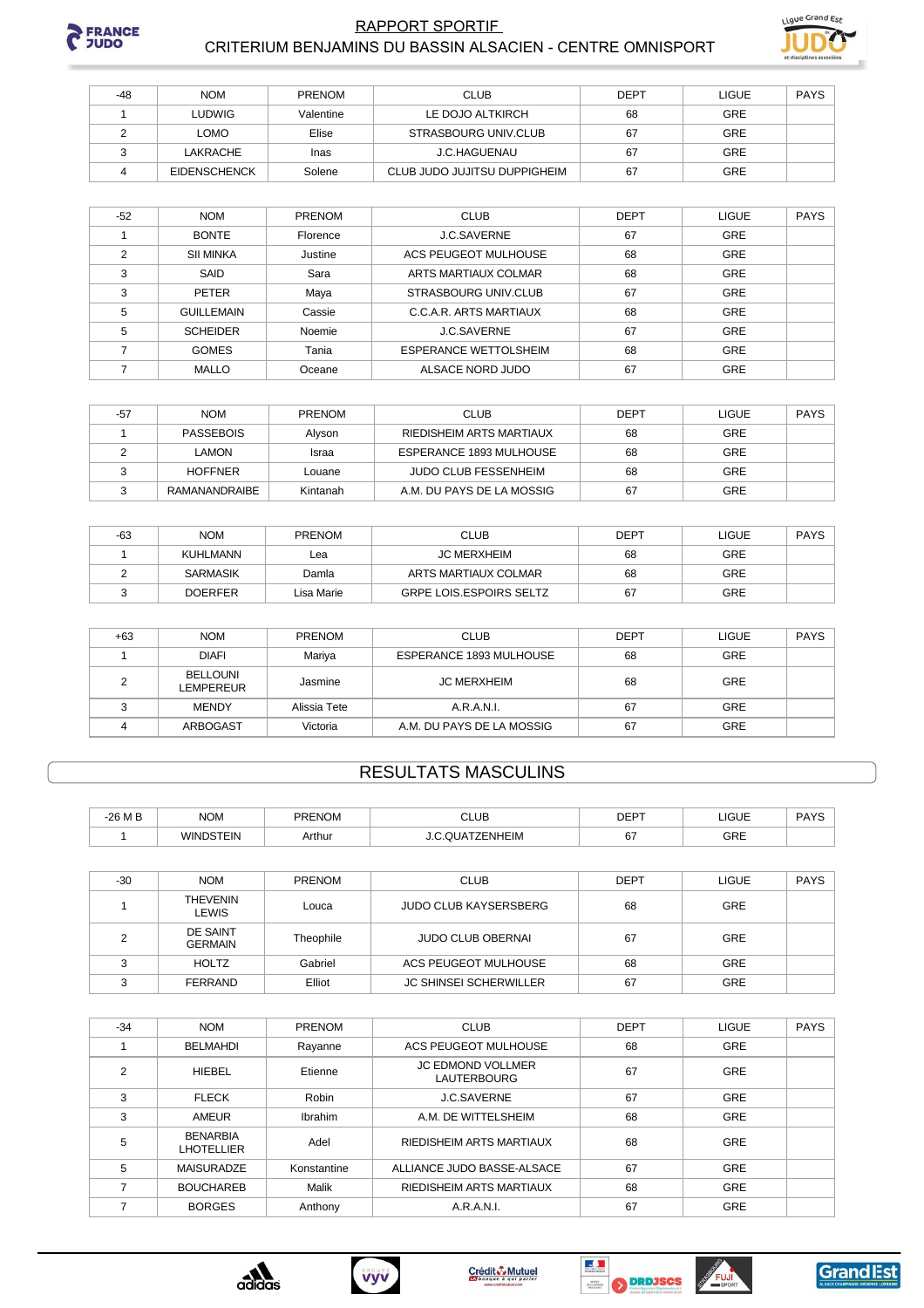

#### **RAPPORT SPORTIF** CRITERIUM BENJAMINS DU BASSIN ALSACIEN - CENTRE OMNISPORT



| $-38$         | <b>NOM</b>      | <b>PRENOM</b> | <b>CLUB</b>                 | <b>DEPT</b> | <b>LIGUE</b> | <b>PAYS</b> |
|---------------|-----------------|---------------|-----------------------------|-------------|--------------|-------------|
|               | GOBLED          | Nael          | AM GEISPOLSHEIM             | 67          | GRE          |             |
| $\mathcal{P}$ | MARECHAL        | Yanis         | <b>JUDO CLUB WITTENHEIM</b> | 68          | GRE          |             |
| 3             | <b>KESSAS</b>   | Walid         | ESPERANCE 1893 MULHOUSE     | 68          | GRE          |             |
| 3             | <b>DYBYROFF</b> | Daniel        | <b>JC LA WANTZENAU</b>      | 67          | GRE          |             |
| 5             | <b>CRAINICH</b> | Tauarii       | ACS PEUGEOT MULHOUSE        | 68          | GRE          |             |
| 5             | <b>GERAULT</b>  | Arthur        | CAM DE DINGSHEIM GRIESHEIM  | 67          | GRE          |             |
|               | WEIGEL          | Noam          | CERCLE JUDO RIXHEIM         | 68          | GRE          |             |
|               | GOSSARD         | Timeo         | <b>JC LA WANTZENAU</b>      | 67          | GRE          |             |

| $-42$          | <b>NOM</b>                        | <b>PRENOM</b> | <b>CLUB</b>                                    | <b>DEPT</b> | <b>LIGUE</b> | <b>PAYS</b> |
|----------------|-----------------------------------|---------------|------------------------------------------------|-------------|--------------|-------------|
|                | <b>MARTIN</b>                     | Boece         | LE DOJO ALTKIRCH                               | 68          | <b>GRE</b>   |             |
| $\mathfrak{p}$ | HIEBEL                            | Benoit        | <b>JC EDMOND VOLLMER</b><br><b>LAUTERBOURG</b> | 67          | GRE          |             |
| 3              | <b>BELVENT</b>                    | Samuel        | <b>J.C. MIFUNE RICHWILLER</b>                  | 68          | GRE          |             |
| 3              | <b>KRUGLER</b><br><b>CHAFFAUT</b> | Noah          | <b>J.C. MIFUNE RICHWILLER</b>                  | 68          | GRE          |             |
| 5              | <b>BOUTAHRI</b>                   | Tayyeb        | <b>JC EDMOND VOLLMER</b><br><b>LAUTERBOURG</b> | 67          | GRE          |             |
| 5              | <b>FAEHN</b>                      | Martin        | AM GEISPOLSHEIM                                | 67          | <b>GRE</b>   |             |
| 7              | <b>MARINESCU</b>                  | Caius         | <b>JC SHINSEI SCHERWILLER</b>                  | 67          | <b>GRE</b>   |             |
| ⇁              | <b>TAUBENNEST</b>                 | Mael          | <b>CTRE JUDO HERRLISHEIM</b>                   | 67          | <b>GRE</b>   |             |

| $-46$          | <b>NOM</b>            | <b>PRENOM</b> | <b>CLUB</b>             | <b>DEPT</b> | <b>LIGUE</b> | <b>PAYS</b> |
|----------------|-----------------------|---------------|-------------------------|-------------|--------------|-------------|
|                | <b>MTCHEDLICHVILI</b> | Demetre       | <b>JC LA WANTZENAU</b>  | 67          | <b>GRE</b>   |             |
| $\overline{2}$ | <b>BERNAOUI</b>       | Aslane Yahya  | ESPERANCE 1893 MULHOUSE | 68          | <b>GRE</b>   |             |
| 3              | <b>TSINTSAEV</b>      | Djamal        | A.R.A.N.I.              | 67          | <b>GRE</b>   |             |
| 3              | <b>MAGON A DANG</b>   | Neil          | ALSACE NORD JUDO        | 67          | GRE          |             |
| 5              | <b>BENNIOU</b>        | Abd Allah     | ESPERANCE 1893 MULHOUSE | 68          | GRE          |             |
| 5              | <b>SCHNURR</b>        | Mathieu       | AM GEISPOLSHEIM         | 67          | <b>GRE</b>   |             |
|                | SAIDANI               | Leopold       | C.C.A.R. ARTS MARTIAUX  | 68          | <b>GRE</b>   |             |
|                | BAGHDASARYAN          | Alexandre     | <b>JC LA WANTZENAU</b>  | 67          | <b>GRE</b>   |             |

| $-50$ | <b>NOM</b>            | <b>PRENOM</b> | <b>CLUB</b>                    | <b>DEPT</b> | <b>LIGUE</b> | <b>PAYS</b> |
|-------|-----------------------|---------------|--------------------------------|-------------|--------------|-------------|
|       | <b>WITTMANN</b>       | Chris         | ALSACE NORD JUDO               | 67          | GRE          |             |
|       | <b>DESTOUCHES</b>     | Arthur        | AM GEISPOLSHEIM                | 67          | GRE          |             |
|       | <b>JECKO</b>          | Romain        | ACS PEUGEOT MULHOUSE           | 68          | GRE          |             |
| 3     | <b>SOULTANOPOULOS</b> | Anastasios    | <b>GRPE LOIS ESPOIRS SELTZ</b> | 67          | GRE          |             |
| 5     | KAMLI                 | Adam          | ACS PEUGEOT MULHOUSE           | 68          | GRE          |             |
| 5     | <b>RIFMFR</b>         | Antoine       | CAM DE DINGSHEIM GRIESHEIM     | 67          | GRE          |             |
|       | <b>PROFAULT</b>       | Maxime        | AMITIE LINGOLSHEIM JUDO        | 67          | GRE          |             |
|       | LALAYAN               | Adam          | <b>JC LA WANTZENAU</b>         | 67          | <b>GRE</b>   |             |

| -55 | <b>NOM</b>    | <b>PRENOM</b> | <b>CLUB</b>                | <b>DEPT</b> | <b>LIGUE</b> | PAYS |
|-----|---------------|---------------|----------------------------|-------------|--------------|------|
|     | NONNENMACHER  | Antoine       | J.C.SAVERNE                | 67          | <b>GRE</b>   |      |
|     | HARUTYUNYAN   | Vardan        | JC LA WANTZENAU            | 67          | GRE          |      |
|     | <b>ADLA</b>   | Wahib         | ACS PEUGEOT MULHOUSE       | 68          | <b>GRE</b>   |      |
|     | <b>RITTER</b> | Noa           | ALLIANCE JUDO BASSE-ALSACE | 67          | <b>GRE</b>   |      |

| $-60$ | <b>NOM</b>       | <b>PRENOM</b> | <b>CLUB</b>                                    | <b>DEPT</b> | LIGUE      | <b>PAYS</b> |
|-------|------------------|---------------|------------------------------------------------|-------------|------------|-------------|
|       | LATT             | Ylan          | <b>JC EDMOND VOLLMER</b><br><b>LAUTERBOURG</b> | 67          | <b>GRE</b> |             |
| っ     | <b>EDARD</b>     | Alexandre     | A.R.A.N.I.                                     | 67          | <b>GRE</b> |             |
| 3     | <b>BOQUEL</b>    | Romain        | <b>JUDO CLUB DE REICHSHOFFEN</b>               | 67          | <b>GRE</b> |             |
| 3     | GILL             | Alexandre     | <b>J.C.WINTZENHEIM</b>                         | 68          | <b>GRE</b> |             |
| 5     | RAVAZ            | Gabriel       | STRASBOURG UNIV.CLUB                           | 67          | <b>GRE</b> |             |
| 5     | <b>ESTEBESOV</b> | Algan         | <b>J.C.SELESTAT</b>                            | 67          | <b>GRE</b> |             |